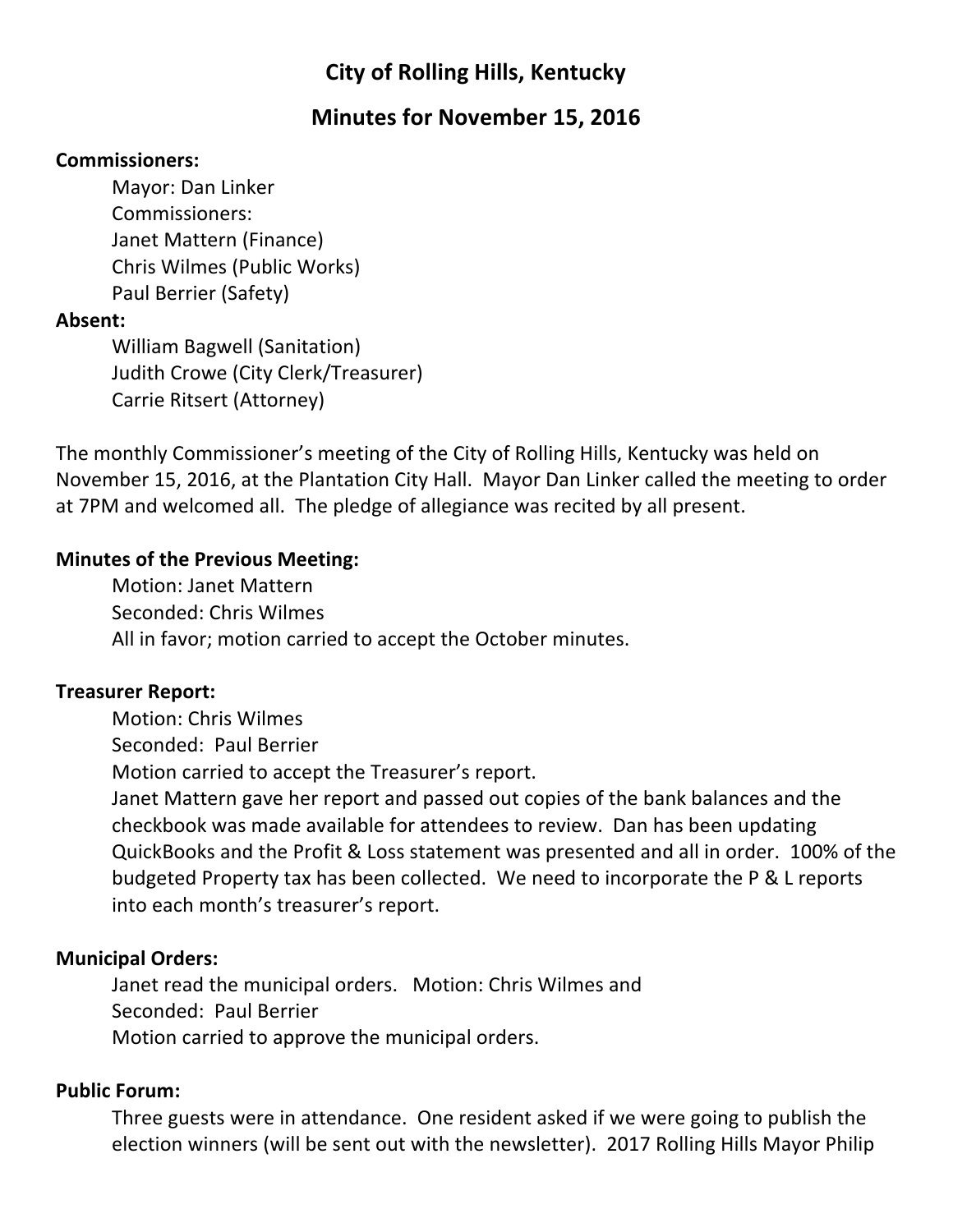Jaeger was in attendance and addressed the board and guests; "Excited to be here and he is up for the challenge".

#### **City Attorney:**

Report was submitted via email before the meeting. All items will remain on the agenda until next month.

For December meeting, we will need to provide our Attorney with a list of delinquent **taxes** so letter can be sent out.

#### **Sanitation:**

No report.

## **Safety:**

Two safety concerns over the past month: Fraud at Thornton Oil and a shoplifting at one of the local businesses. Discussion continued on the Security Bid. Mayor Linker requested a formal proposal by next month so we can vote. Commissioners Paul and Chris will work together to make decisions on signs/posts, and provide this to all for our review prior to next meeting. Research is needed on painting "Bars" in front of the stop signs. Grass complaints at 9210 Kenlock; Kenny will follow up with Carrie and Paul. Kenny will follow up on dead tree at 9505 Tiverton.

#### **Public Works:**

Chris Wilmes states there is one light out and LG&E has been notified. Chris obtained bids for fixing the hole from the tress that was taken out.

A motion was made by Paul Berrier and second by Janet Mattern to Grind the stump and fill the hole for a cost of \$500. Chris will bring the bid in writing to our next meeting. Motion carried. Commissioner Wilmes did not vote.

The cost to hang up the cities holiday lights and wreaths is \$880; last year the cost was \$875. A motion was made by Janet Mattern and seconded by Paul Berrier to accept this year's cost from Steve McCabe (has done this for the past several years). Motion carried. Commissioner Wilmes did not vote.

## **Old Business:**

Motor Vehicle Ordnance on hold until next month when Carrier is present. A reminder was brought up (for future officers) to coordinate a city planning session with Kentucky League of Cities.

Ground Maintenance bids for snow removal and lawn service were reviewed. A motion was made by Chris Wilmes and seconded by Janet Mattern to accept the bid for both Snow Removal and Lawn Service by Al's Complete. Mayor Linker will have legal review the contract before this is signed and copy all commissioners on the email correspondence. Start date for snow removal contact is 12/1/16.